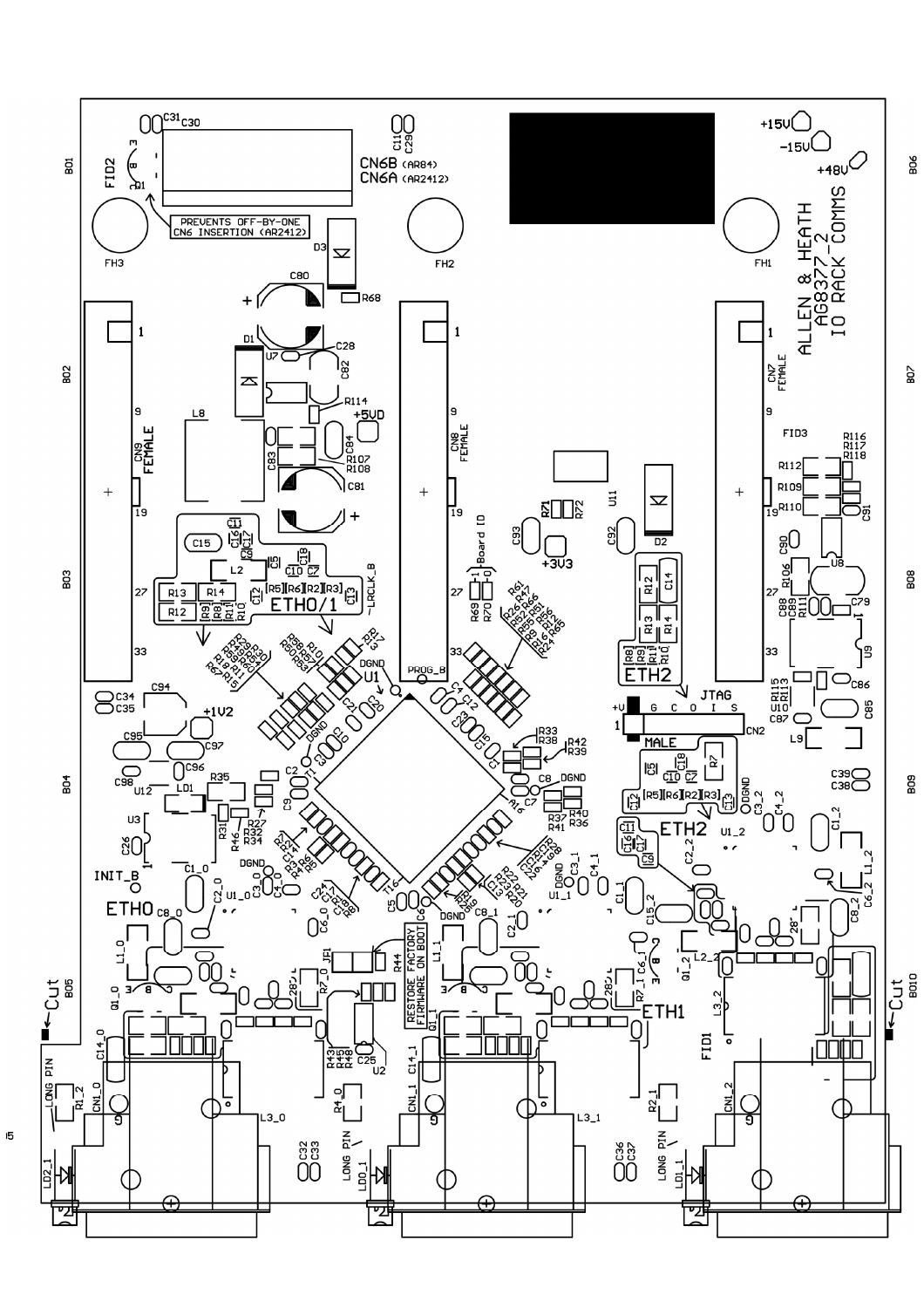| Designator                                                                                                                                                                                                                                                                                                                                                                                                                                                          | Description                                                |
|---------------------------------------------------------------------------------------------------------------------------------------------------------------------------------------------------------------------------------------------------------------------------------------------------------------------------------------------------------------------------------------------------------------------------------------------------------------------|------------------------------------------------------------|
| C1, C2, C2_0, C2_1, C2_2, C3, C3_0, C3_1, C3_2, C4,<br>C4_0, C4_1, C4_2, C5, C5_0, C5_1, C5_2, C6, C6_0,<br>C6_1, C6_2, C7, C8, C9, C9_0, C9_1, C9_2, C10, C11,<br>C11_0, C11_1, C11_2, C12, C12_0, C12_1, C12_2, C13,<br>C13_0, C13_1, C13_2, C14, C15, C16, C17, C17_0,<br>C17_1, C17_2, C18, C18_0, C18_1, C18_2, C19, C20,<br>C21, C22, C23, C24, C25, C26, C28, C29, C30, C31,<br>C32, C33, C34, C35, C36, C37, C38, C39, C86, C87,<br>C88, C90, C91, C96, C98 | CAPACITOR CERAMIC SMD0402 100N 16V (AF6674)                |
| C1_0, C1_1, C1_2, C8_0, C8_1, C8_2, C15_0, C15_1,<br>C15_2, C84, C85, C92, C93, C95, C97                                                                                                                                                                                                                                                                                                                                                                            | CAPACITOR CERAMIC SMD0805 10UF X7R 6.3V (AF8253)           |
| C7_0, C7_1, C7_2, C10_0, C10_1, C10_2, C83                                                                                                                                                                                                                                                                                                                                                                                                                          | CAPACITOR CERAMIC SMD0402 10N X7R 16V (AF8252)             |
| C14_0, C14_1, C14_2                                                                                                                                                                                                                                                                                                                                                                                                                                                 | CAPACITOR CERAMIC SMD1206 1N0 1KV (AF5239)                 |
| C16_0, C16_1, C16_2, C89                                                                                                                                                                                                                                                                                                                                                                                                                                            | CAPACITOR CERAMIC SMD0402 1N X7R 16V (AF8251)              |
| C79, C82                                                                                                                                                                                                                                                                                                                                                                                                                                                            | CAPACITOR CERAMIC SMD1210 1U 50V (AF5885)                  |
| C80, C81                                                                                                                                                                                                                                                                                                                                                                                                                                                            | CAPACITOR ELECTROLYTIC SMD 100uF 50V (AF5734)              |
| C94                                                                                                                                                                                                                                                                                                                                                                                                                                                                 | CAPACITOR ELECTROLYTIC SMD 47uF 6.3V (AF5886)              |
| CN1_0, CN1_1, CN1_2                                                                                                                                                                                                                                                                                                                                                                                                                                                 | RJ45_XLR NEUTRIC NE8FBH (AL5821)                           |
| CN <sub>2</sub>                                                                                                                                                                                                                                                                                                                                                                                                                                                     | Connector IDC, Molex Type 0.1" Pitch SIL 6 pins (AL4304)   |
| CN6A                                                                                                                                                                                                                                                                                                                                                                                                                                                                | CONN 6 PIN POWER 5A LCK (AL8647)                           |
| CN6B                                                                                                                                                                                                                                                                                                                                                                                                                                                                | CONN 6 PIN 90DEG POWER 5A LCK (AL8785)                     |
| CN7, CN8, CN9                                                                                                                                                                                                                                                                                                                                                                                                                                                       | Connector Molex Type 0.1" Pitch 17x2 pins FEM KEY (AL7510) |
| D1, D2, D3                                                                                                                                                                                                                                                                                                                                                                                                                                                          | DIODE SCHOTTKY SMD ONSEMI MBRA130LT3 1A 30V (AE5004)       |
| JP1                                                                                                                                                                                                                                                                                                                                                                                                                                                                 | JUMP 2 OPTION LINK (AL8068)                                |
| L1_0, L1_1, L1_2, L2_0, L2_1, L2_2, L9                                                                                                                                                                                                                                                                                                                                                                                                                              | FERRITE BEAD SMD1206 (AF2996)                              |
| L3_0, L3_1, L3_2                                                                                                                                                                                                                                                                                                                                                                                                                                                    | XFRMR PULSE 10/100 1183 (AM7439)                           |
| L8                                                                                                                                                                                                                                                                                                                                                                                                                                                                  | INDUCTOR COILCRAFT MSS1038-223ML 22UH (AM8646)             |
| LD0_1, LD1_1, LD2_1                                                                                                                                                                                                                                                                                                                                                                                                                                                 | LED CYL SUN 3mm CLEAR BI-COL RED/YEL (AE8542)              |
| LD1                                                                                                                                                                                                                                                                                                                                                                                                                                                                 | LED SMD SUN 1106 BLUE (AE6929)                             |
| Q1                                                                                                                                                                                                                                                                                                                                                                                                                                                                  | TRANSISTOR NPN BC549 (AE0020)                              |
| Q1_0, Q1_1, Q1_2                                                                                                                                                                                                                                                                                                                                                                                                                                                    | TRANSISTOR PNP 2N4403 (AE0273)                             |
| R1, R2, R3, R4, R5, R6, R7, R14, R19, R20, R21, R22,<br>R23, R25, R28, R29, R30, R31, R33, R36, R37, R38,<br>R39, R40, R41, R42, R61                                                                                                                                                                                                                                                                                                                                | RESISTOR CARBON SMD0402 47R 1% (AC7281)                    |
| R1_2, R2_1, R4_0                                                                                                                                                                                                                                                                                                                                                                                                                                                    | RESISTOR CARBON SMD0805 68R 5% (AC4101)                    |
| R2 0, R2 2, R3 0, R3 1, R3 2, R4 1, R5 0, R5 1, R5 2,<br>R6_0, R6_1, R6_2, R8_0, R8_1, R8_2, R9_0, R9_1, R9_2,<br>R10_0, R10_1, R10_2, R11_0, R11_1, R11_2                                                                                                                                                                                                                                                                                                          | RESISTOR CARBON SMD0402 49R9 1% (AC7357)                   |
| R7_0, R7_1, R7_2                                                                                                                                                                                                                                                                                                                                                                                                                                                    | RESISTOR CARBON SMD0805 2K0 5% (AC4694)                    |
| R8                                                                                                                                                                                                                                                                                                                                                                                                                                                                  | RESISTOR CARBON SMD0402 22R 1% (AC7352)                    |
| R9, R10, R11, R12, R13, R15, R16, R17, R18, R24, R26,<br>R27, R49, R50, R51, R52, R53, R54, R55, R56, R57,<br>R58, R59, R60, R65, R66, R67                                                                                                                                                                                                                                                                                                                          | RESISTOR CARBON SMD0402 68R 1% (AC7354)                    |
| R12_0, R12_1, R12_2, R13_0, R13_1, R13_2, R14_0,<br>R14_1, R14_2                                                                                                                                                                                                                                                                                                                                                                                                    | RESISTOR METAL FILM SMD0805 75R 1% (AC5416)                |
| R32, R34, R48                                                                                                                                                                                                                                                                                                                                                                                                                                                       | RESISTOR SMD NOT FITTED 0402                               |
| <b>R35</b>                                                                                                                                                                                                                                                                                                                                                                                                                                                          | RESISTOR CARBON SMD0805 220R 5% (AC0368)                   |
| R43, R113, R115                                                                                                                                                                                                                                                                                                                                                                                                                                                     | RESISTOR CARBON SMD0402 33R 1% (AC7353)                    |
| R44, R116, R117, R118                                                                                                                                                                                                                                                                                                                                                                                                                                               | RESISTOR CARBON SMD0402 1K0 1% (AC7404)                    |
| R45, R68                                                                                                                                                                                                                                                                                                                                                                                                                                                            | RESISTOR CARBON SMD0402 4K7 1% (AC7358)                    |